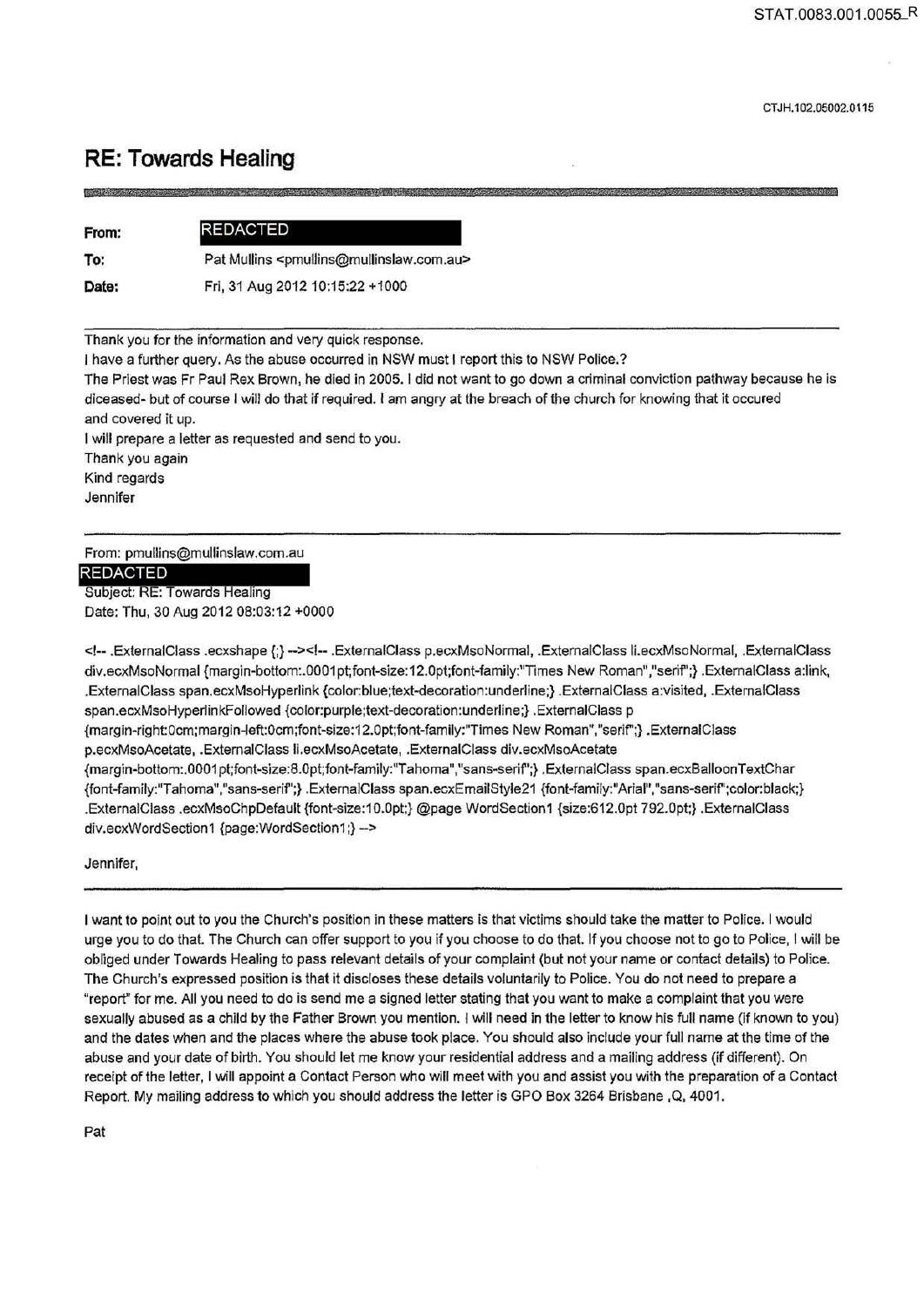CT JH.102.05002.0116

### **Pat Mullins** I Director of Professional Standards

Level 21, 123 Eagle Street Brisbane Q 4000

t +61 7 3224 0350 It +61 7 3224 0333

pmullins@mullinslaw.com.au

## REDACTED

**Sent: 30/08/2012 5:08 PM To:** Pat Mullins **Subject:** FW: Towards Healing

**REDACTED**<br>To: pmullins@mullinslaw.com.a Subject: FW: Towards Healing Date: Thu, 30 Aug 2012 17:36:49 +1030

Good afternoon Mr Mullins

First of all I would llke to **thank you** for your compassion and the way you explained the process of Towards Healing when I spoke with you a few weeks ago. That made the phone call so much easier. It was a nervous call to make. Having as much detail and knowledge is very important to me.

I mentioned that a recent contact from a relative started me thinking about doing what I need to do (a stirring tiger). She gave me newspaper articiles and information about media activity relating to a priest who sexually abused me in my teens. I had not thought prior this to pursue any action against the church. I was never emotionally ready. But now I know I am strong .... really strong. I am also really angry and have held this anger for a very long time. I turn SO next month. I have had to work really hard to be strong.

I needed to be sure, after I spoke with you and processed the information from you, that I was ready to work with with you and Towards Healing. I met with my pyschologist almost 2 weeks ago. He treated me in the early 90,s for Sulima of which I excrutatingly suffered for 14 years. It was at that time I divulged the horrid years of my 'black secret' of sexual abuse. He has since treated me for a non related matter. He knows me well and he believes I am strong and has acknowledged my need for CLOSURE. He has offered to provide information if required.

I now want to add my name to the list of those abused by a senior priest In the church, but MOST OF ALL what to express my anger for the manner the then leaders of the church personally swept this knowlegde under the table. I ABSOLUTELY DESERVE that apology and so much more.